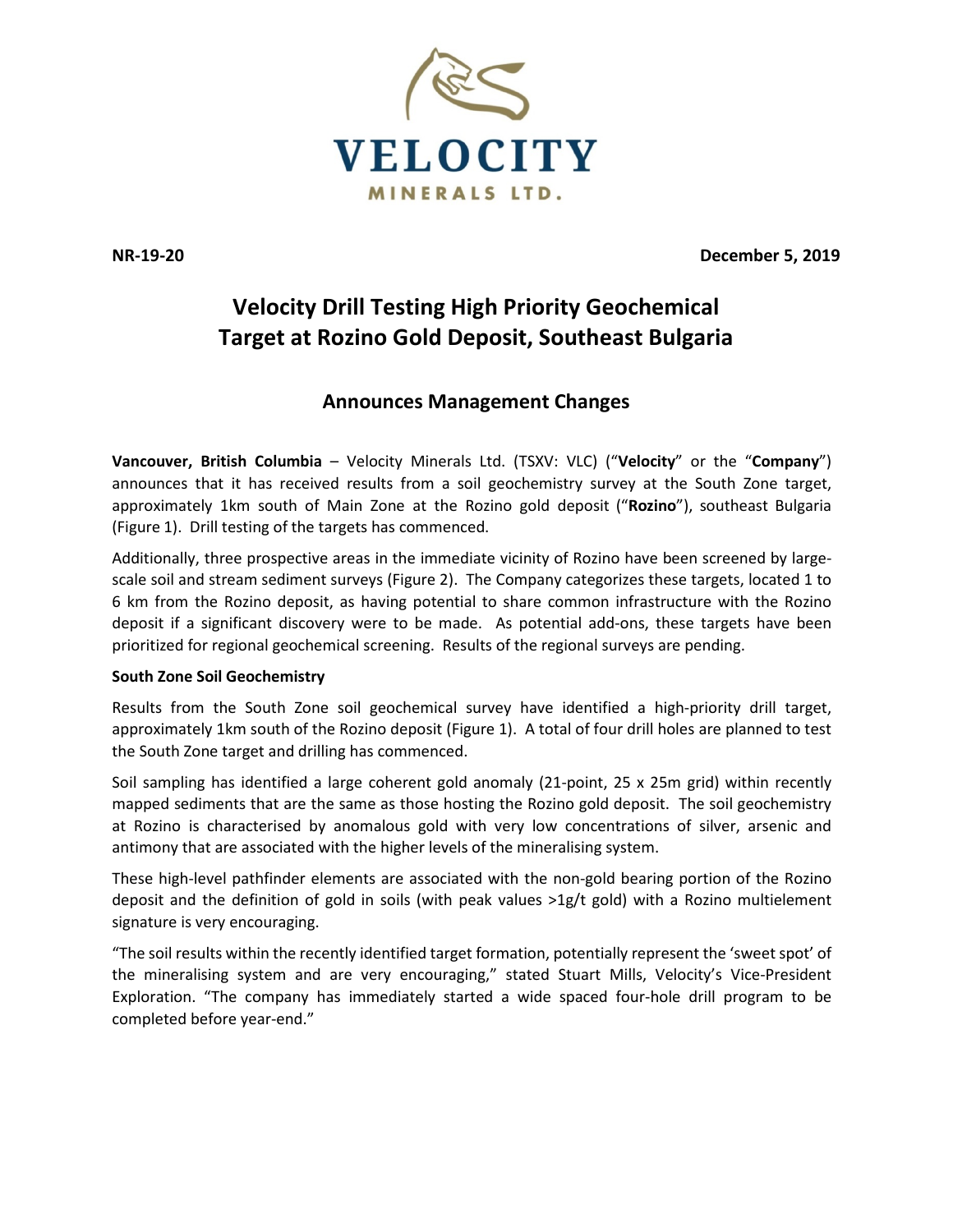

*Figure 1: South Zone Target defined by Soil Geochemistry*

### **Regional Geochemical Surveys**

Velocity have recently completed geochemical screening with 974 regional soil samples at Tumbata and 38 stream sediment drainage samples at Vis & Arpa (Figure 2). All 3 targets represent distinct pull-apart sedimentary basins within the 6km long Ivaylovgrad structural corridor.

Results are pending and follow up regional exploration within the 163km<sup>2</sup> Tintyava Prospecting Licence will continue throughout 2020.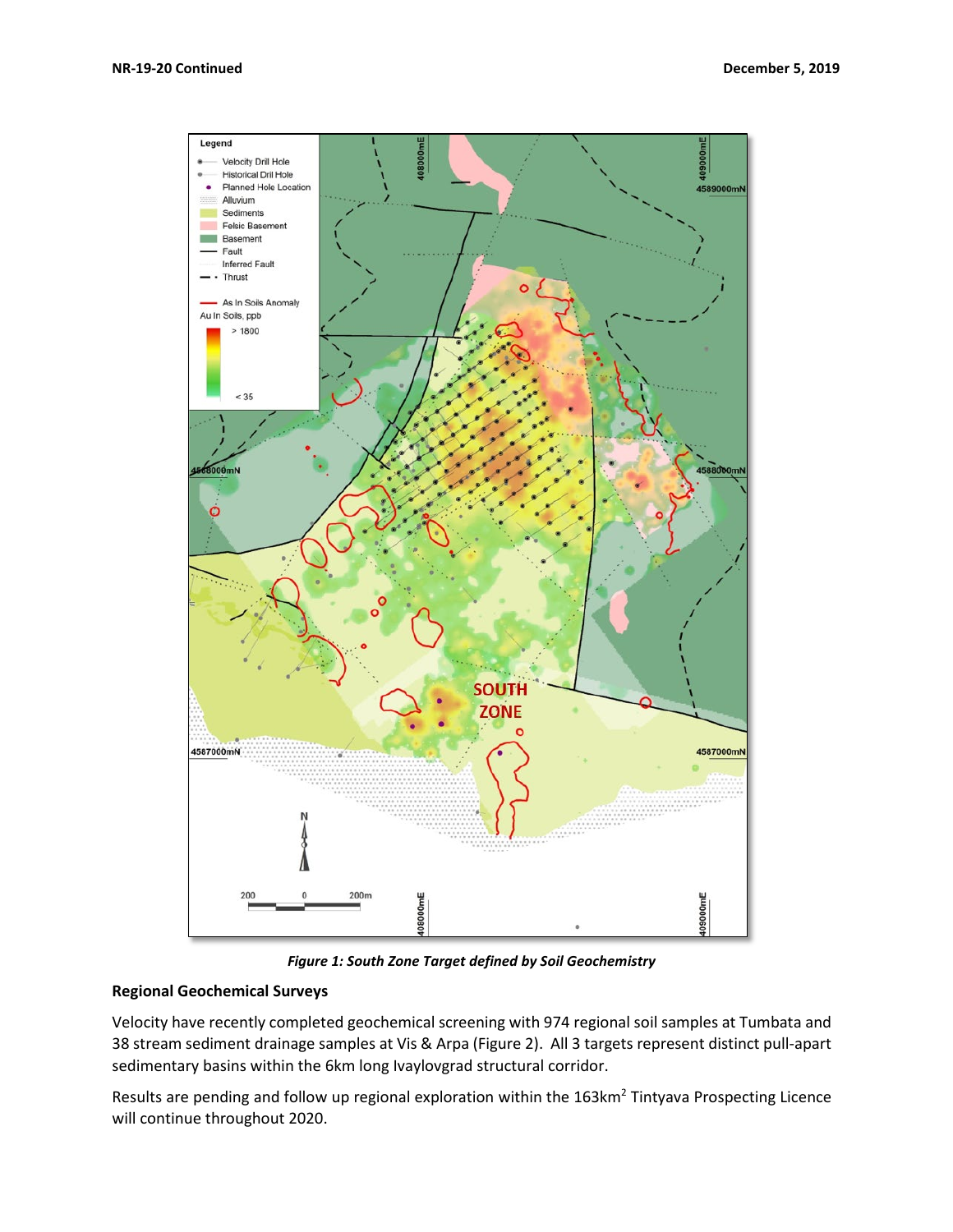

*Figure 2: Regional Soil and Stream Sediment Survey Areas in the area surrounding the Rozino Gold Deposit*

## **Management Changes**

Velocity also announces the appointments of Mr. Darren Morgans as Chief Financial Officer and Ms. Dani Palahanova as Director of Finance for the Company. Mr. Morgans replaces Mr. Blaine Bailey who will assist the Company through a transition period. The Company would like to thank Mr. Bailey for his hard work over the past several years and wishes him every success in the future.

Mr. Darren Morgans is a Canadian CPA, CA who has worked with Canadian and Australian publicly listed resource companies for almost 20 years. Mr. Morgans is currently the CFO of Midas Gold Corp. Prior to joining Midas Gold Corp. in 2011, he was the Controller and Secretary for Terrane Metals Corp. prior to its acquisition by Thompson Creek Metals. Mr. Morgans began his career with PwC after obtaining a Bachelor of Commerce from the University of Queensland.

Ms. Dani Palahanova is Canadian-Bulgarian CPA, CGA with over 15 years of experience in managing and leading finance and accounting functions of publicly listed Canadian companies with international presence. Ms. Palahanova has held positions as CFO, Controller and Corporate Secretary for various junior exploration and technology companies in Vancouver. She was an instrumental member of the finance team that supported Asanko Gold Inc. transition from a late stage exploration company to a mid-tier gold producer. Ms. Palahanova has a Bachelor of Business Administration from the University of National and World Economy in Sofia, Bulgaria, and is an Executive MBA candidate at SFU Beedie School of Business.

"We are pleased to expand the Velocity management team with the financial expertise that Mr. Morgans and Ms. Palahanova bring to the Company," stated Mr. Keith Henderson, President and CEO. "As Velocity continues to advance its gold projects in Bulgaria through to prefeasibility, Darren and Dani provide both international and in-country financial experience."

## **Quality Assurance / Quality Control**

The work program at Rozino was designed and issupervised by Stuart A. Mills, CGeol, the Company's Vice-President Exploration, who is responsible for all aspects of the work, including the quality control/quality assurance program. On-site personnel at the project rigorously collect and track samples which are then security sealed and shipped to ALS Global laboratory in Romania for sample preparation and subsequent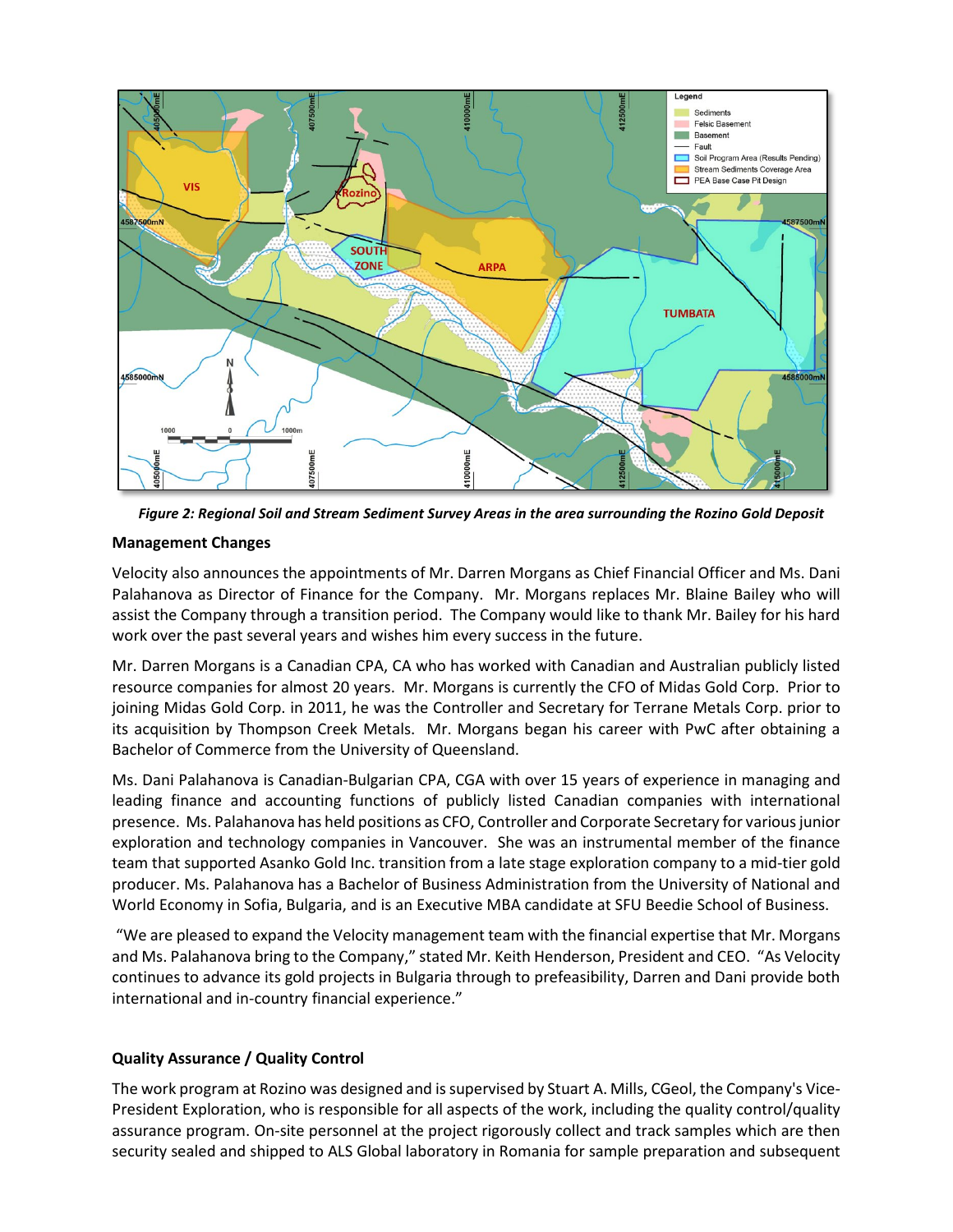analysis of the pulped materials at Als' laboratory in Ireland. Samples used for the results described herein are prepared and analyzed for Multielement Inductively Coupled Mass Spectrometry in compliance with industry standards. Field duplicate samples, blanks and independent controlled reference material (standards) are added to every batch. The South Zone soil survey covered an area of 1,200m x 600m and included 926 soil samples collected on a 25m x 25m grid.

### **Qualified Person**

The technical content of this release has been approved for disclosure by Stuart A. Mills, BSc, MSc, CGeol, a Qualified Person as defined by NI 43-101 and the Company's Vice President Exploration. Mr. Mills is not independent of the Company.

## **About Velocity Minerals Ltd.**

Velocity is a gold exploration and development company focused on southeastern Bulgaria. Velocity's strategy is to develop a low cost centralized "Hub 'n' Spoke" operation whereby multiple projects within this emerging gold district produce gold concentrates for trucking to a central processing plant for production of doré. The Company envisions staged open pit mining of satellite deposits and processing in a currently operating carbon-in-leach (CIL) plant. The Company's management and board includes mining industry professionals with combined experience spanning Europe, Asia, and the Americas as employees of major mining companies as well as founders and senior executives of junior to mid-tier public companies. The team's experience includes all aspects of mineral exploration, resource definition, feasibility, finance, mine construction and mine operation as well as a track record in managing publicly listed companies.

### **About Bulgaria**

Bulgaria is a member of NATO (2004) and a member of the European Union (2007). The local currency (BGN) has been tied to the Euro since 1999 (1.956 BGN/EUR). The country is served by modern European infrastructure including an extensive network of paved roads. Bulgaria boasts an exceptionally low corporate tax rate of only 10%. The country's education system is excellent with good availability of experienced mining professionals in a favourable cost environment. Foreign mining companies are successfully operating in Bulgaria. The country's mining law was established in 1999 and updated in 2011. Mining royalties are low and compare favourably with more established mining countries.

On Behalf of the Board of Directors "Keith Henderson" President & CEO

For further information, please contact:

Keith Henderson Phone: +1-604-484-1233 E-mail: [info@velocityminerals.com](mailto:info@velocityminerals.com) Web: [www.velocityminerals.com](http://www.velocityminerals.com/)

Neither the TSX Venture Exchange nor its Regulation Services Provider (as that term is defined in policies of the TSX Venture Exchange) accepts responsibility for the adequacy or accuracy of this release.

#### CAUTIONARY STATEMENT REGARDING FORWARD-LOOKING INFORMATION:

This news release includes certain "forward-looking statements" under applicable Canadian securities legislation. Forward-looking statements include, but are not limited to, statements with respect to: future exploration and testing carried out on the Tintyava property; use of funds; and the future business and operations of Velocity. Often, but not always, forward looking statements can be identified by words such as "pro forma", "plans", "expects",